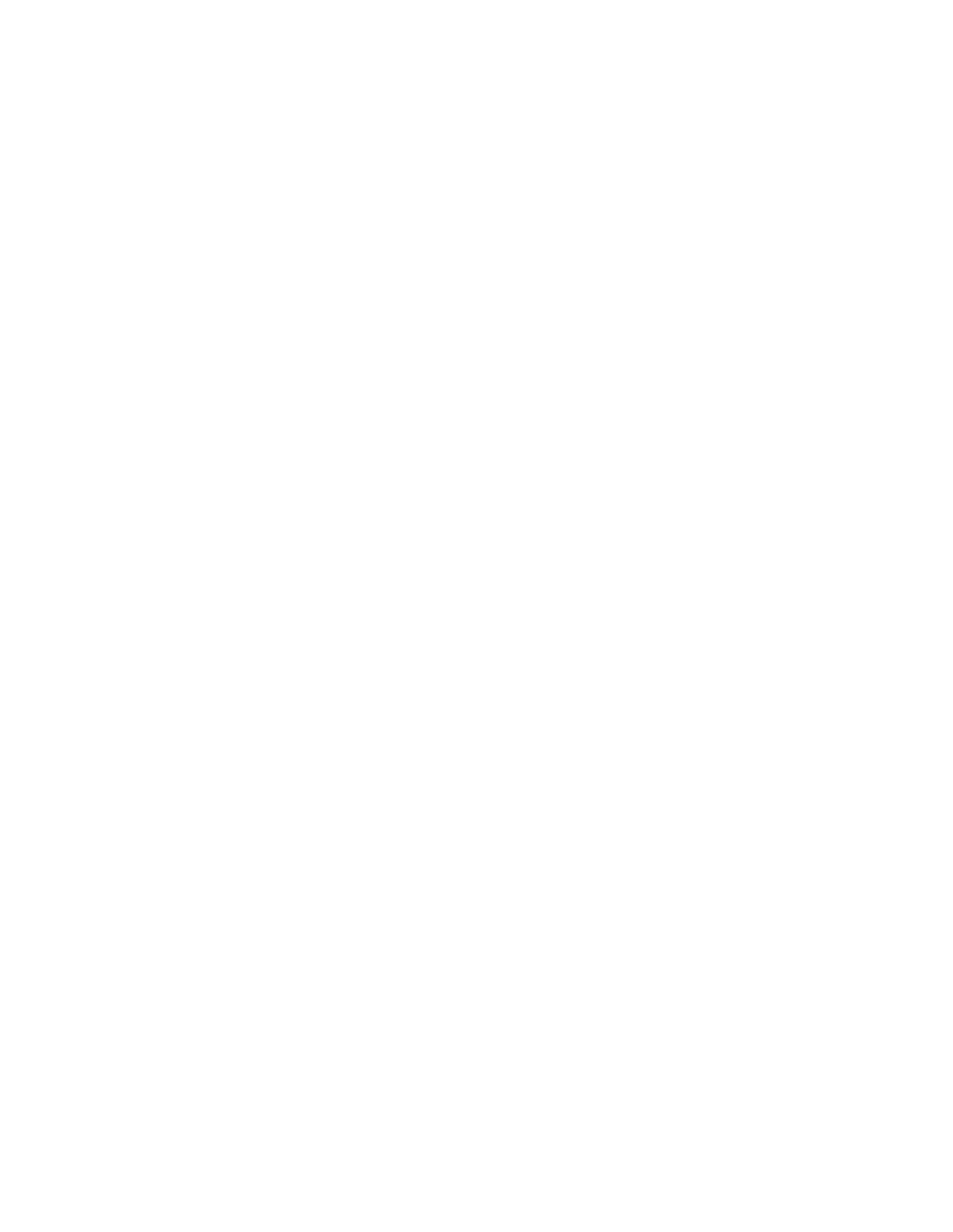## **ADMINISTRATION**

## **TABLE OF CONTENTS**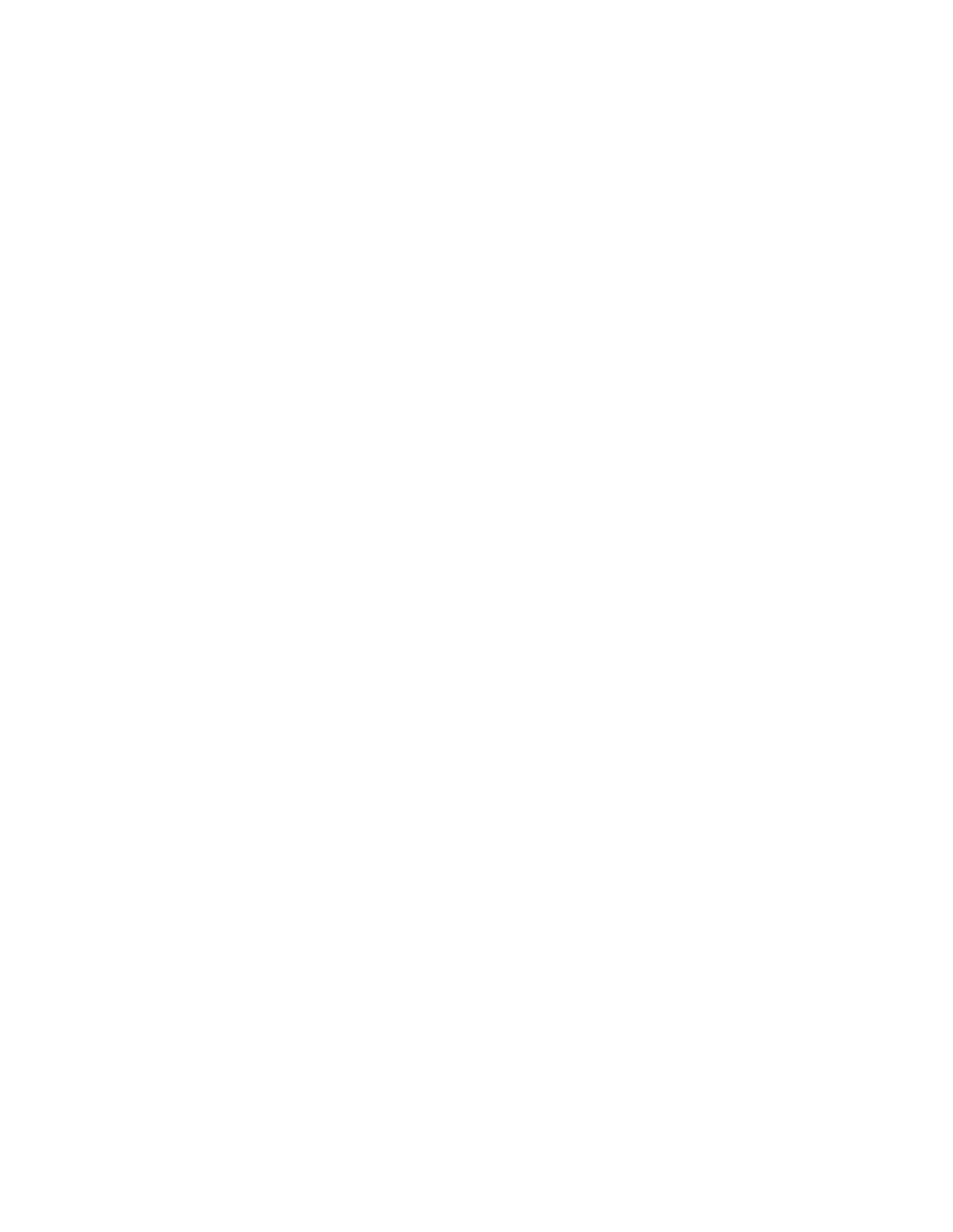#### I. ADMINISTRATION

#### A. Policy and Procedures [Board Motion #143-09-11]

All proposals for changes in policy or procedures must have contained within them an implementation plan in order for the Board to assess the costs involved and the impact on existing operations.

#### B. Referendums and By-Law Amendments

Each referendum proposal shall begin with the wording of the proposed amendment, followed by an explanation.

## C. Official Publication

- (1) The Executive Director shall publish in the Official Publication and/or post electronically, a list of the names of all Committee and Council Chairs, Advisors and/or Representatives, rotating them so that each appears in the Official Publication and/or posted electronically throughout the year.
- (2) The name, address, telephone, and facsimile number of each member of the Board of Directors shall be published in each issue of the Official Publication and/or posted electronically.
- (3) The address, telephone number and facsimile number for the Head Office of The Canadian Kennel Club is to be published monthly in the Official Publication and/or posted electronically.
- (4) Inaccurate journalism will be responded to by the Executive Director or his designate.
- (5) False or misleading advertising in the Dogs in Canada magazine, by a Club member, may result in termination of membership.
- (6) The Chair's Column shall be published in the editorial pages of the Official Publication and/or posted electronically.
- (7) Letters of Comment
	- (a) Material published "for comment only" in the Official Publication and/or posted electronically, must be clearly indicated as such.
	- (b) The Board of Directors will only consider letters of comment from The Canadian Kennel Club members to proposed amendments published in the Official Publication and/or posted electronically.
	- (c) Items published for comment must be dealt with by the Board within eighteen (18) months of publishing and/or posting electronically.
	- (d) When the publish for comment results are required to be shared with a committee, the names of the individuals who commented will not be provided to committee members. [Board Motion #17-03-19]

#### D. Public Relations

(1) The Executive Director, or his designate(s), shall be the only member(s) of staff that will be allowed to be interviewed by or make statements to the media on behalf of the Club.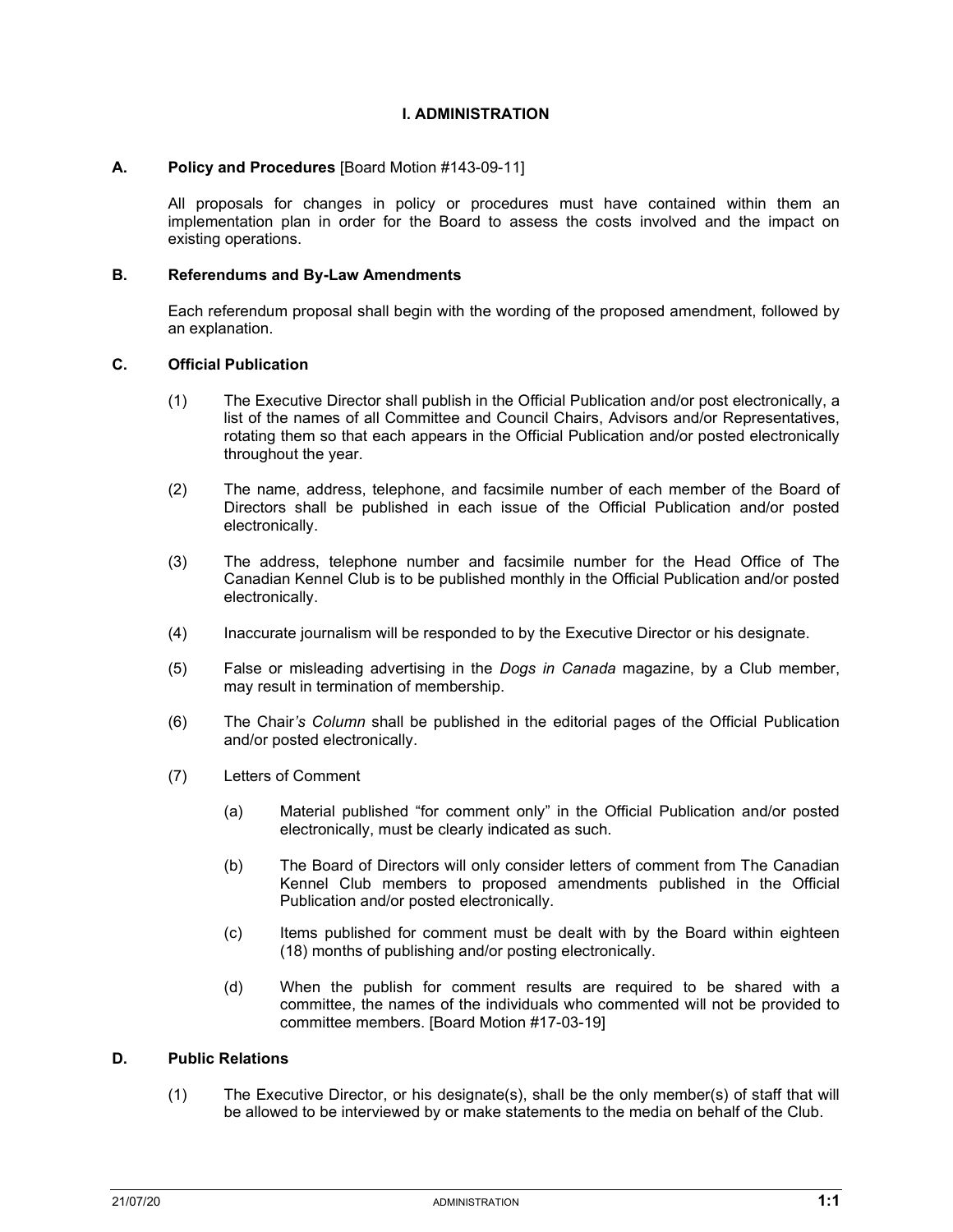- (2) All correspondence involving matters of national or international concern relating to the business and activities of The Canadian Kennel Club shall be directed through the Executive Director.
- (3) Information Booths
	- (a) Use of The Canadian Kennel Club information booths within a jurisdiction shall be at the discretion of the Director of that jurisdiction.
	- (b) It is understood and agreed that when a club agrees to provide space for either the Zone Director's Information Booth or the Head Office Special Events Booth, such space shall be provided free of charge.
	- (c) The disposition of booth space at events held under the auspices of The Canadian Kennel Club is not within the jurisdiction of the Club.

#### E. Associations and Memberships

- (1) Foreign Kennel Clubs
	- (a) A set of Breed Standards shall be presented to foreign clubs recognized by The Canadian Kennel Club when the opportunity is presented.
	- (b) The Executive Director shall inform all members of the Board of meetings with foreign kennel clubs for the purpose of providing input.

## F. Facility Use Policy (Head Office)

- (1) The Canadian Kennel Club offices shall be made available for use by and for the membership on an extracurricular basis.
- (2) The first priority for use of the offices shall be for the carrying on of regular business of The Canadian Kennel Club. At no time should extracurricular use interfere with this primary purpose.
- (3) At all times, the availability of the facility and supervisory staff shall be at the discretion of the Executive Director.
- (4) First priority of use shall be given to meetings of the Board of Directors, followed by subcommittees of the Board and ad hoc committees or groups supervised by a member of the Board.
- (5) Recognized clubs of The Canadian Kennel Club shall have access to the facility once every three (3) years.
- (6) Other than meetings of the Board, notice of any proposed use of the facility shall be provided to the Executive Director for consideration at least thirty (30) days in advance of the intended use date.
- (7) No meeting shall take place in the facility without the supervision of a member of the Club's staff, designated by the Executive Director.
- (8) Other than for meetings of the Board of Directors and its Committees, The Canadian Kennel Club staff will not be responsible for the organization, set-up, administration, or clean-up of any activity related to the use of the facility for extracurricular purposes.
- (9) No recording secretary will be provided for any meeting other than that of the Board of Directors.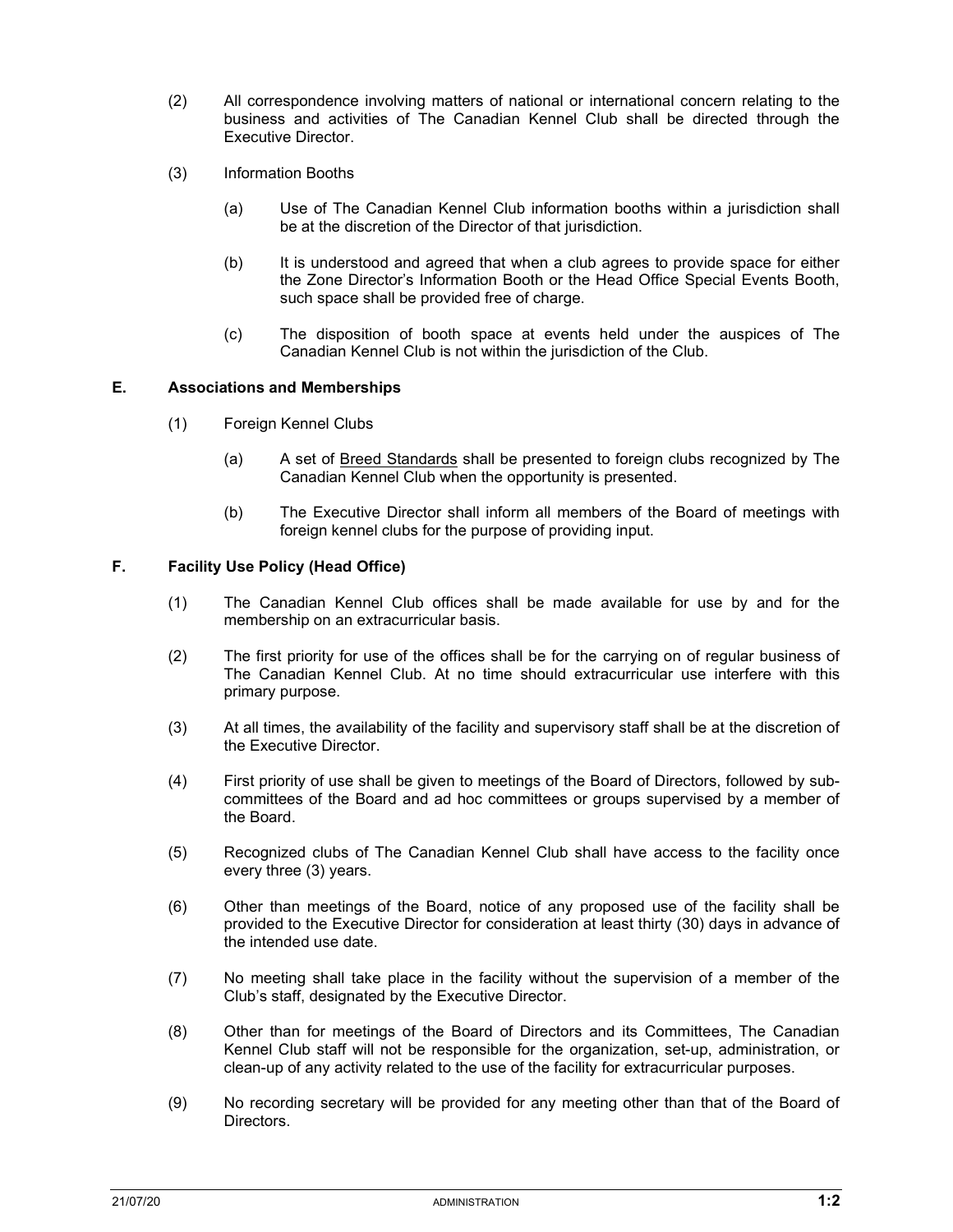- (10) Any costs for damages or clean-up will be invoiced to the individual on record as having made arrangements to use the facility.
- (11) Upon receiving approval from the Executive Director for the use of the facility, the individual will be provided with a copy of this stated policy.

## G. Archives and Reference Library

- (1) All books, magazines, journals, periodicals, monograms, and other publications related to purebred dogs; objects d'art, paintings, lithographs, prints, etc., shall be managed by Head Office if owned by, or donated to The Canadian Kennel Club. [Board Motion #22- 09-13]
- (2) The above collection is to be housed in an area designated by the Board of Directors.
- (3) All gifts received by the Club of artwork or archival material will be automatically thanked in the Official Publication and/or posted electronically.
- (4) Videos are available on loan to the Club members. A security deposit will be required.

#### H. Office Services

- (1) Supplies
	- (a) Business cards shall be made available to all members of the Canadian Kennel Club Board of Directors.
- (2) Printing
	- (a) All forms and publications of The Canadian Kennel Club shall include the French translation "Club Canin Canadian".
	- (b) The historically embellished Canadian Kennel Club crest with the words "Founded in 1888", as well as the address, telephone number and facsimile number of the Club, shall be printed on all publications.
- (3) Telephone Directory Listings
	- (a) Telephone numbers of The Canadian Kennel Club head office shall be listed in the telephone directories of leading cities in Canada.
	- (b) Only the head office of the Club may have a telephone listing under "Canadian Kennel Club". All private listings of The Canadian Kennel Club Directors should read "Canadian Kennel Club Provincial Director" (or the French equivalent).

#### I. The Canadian Kennel Club Logo [Board Motion #18-09-15]

The Canadian Kennel Club is the owner of the CKC Logo which is a prohibited mark under the Canadian Trademarks Act and protected as CKC's original work under the Canadian Copyright Act. CKC does not authorize and otherwise prohibits the reproduction or use of the logo other than as provided for in this policy.

The following specified uses of The Canadian Kennel Club logo are permitted without any advance approval by The Canadian Kennel Club:

- (1) Use by a member on a personal web site simply to indicate membership in The Canadian Kennel Club.
- (2) Use by a licensed judge to indicate qualification as a Canadian Kennel Club judge.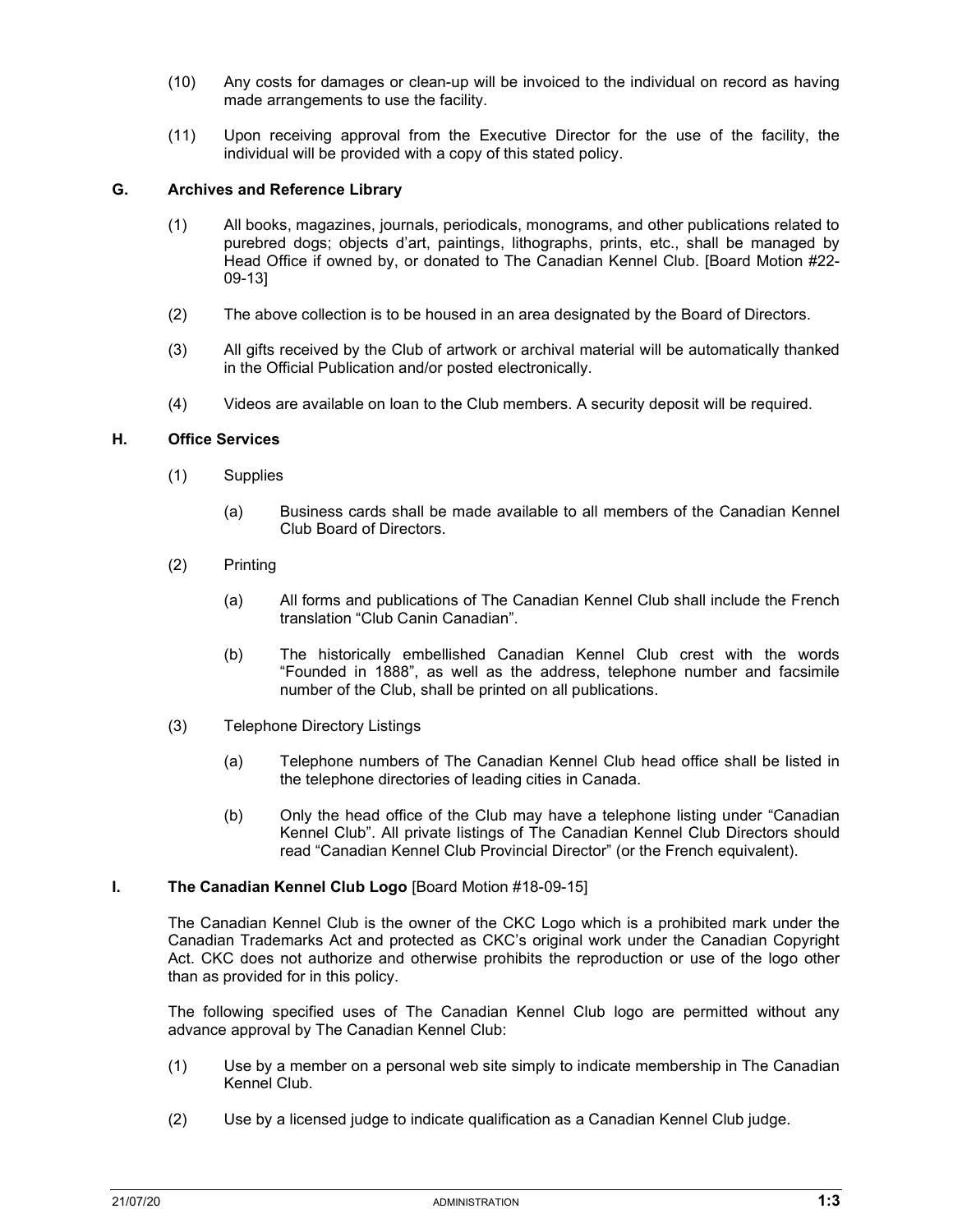(3) Use by any CKC approved event in association with premium lists, entry forms and judging schedules, etc.

Any other use of The Canadian Kennel Club logo is prohibited without the written consent of The Canadian Kennel Club, and unauthorized use of The Canadian Kennel Club logo is a disciplinary offence which may also result in legal sanctions.

Any use of The Canadian Kennel Club logo (including uses under 1, 2 and 3 above) can be prohibited by The Canadian Kennel Club upon giving written notice to the user.

#### J. Marketing of Canadian Kennel Club Products

- (1) General Products
	- (a) Sales administration of these products shall be the responsibility of the Executive Director or his designate.
	- (b) The Canadian Kennel Club shall market a range of products to its members and the general public. Such products may include trinkets, published books, videos, dog paraphernalia, official rule books, policy manual, breed standards, etc.
	- (c) Official rule books, manuals, etc. shall bear the official Canadian Kennel Club corporate logo.
	- (d) Whenever it is deemed reasonable and possible, products should be made available to members at a preferred price.

#### K. Marketing of Identification Products

- (1) Tattoo Products
	- (a) Sales administration of these products shall be the responsibility of the Executive Director or his designate.
	- (b) Tattoo letters, numbers, pliers, and associated equipment shall be made available to members and non-members alike.
- (2) Microchip Products/CANADACHIP National Pet Rescue Program
	- (a) The Board endorses the principle and will seek appropriate By-law amendment to make microchip identification the mandatory and sole form of identification for the purpose of registration and recovery when more than 51% of the dogs CKC registers in a year have been identified by means of microchip.
	- (b) Sales administration of these products shall be the responsibility of the Executive Director or his designate.
	- (c) All microchip identification products and associated electronic scanner devices sold by The Canadian Kennel Club shall meet the approved Canadian standard.
	- (d) Each microchip transponder sold by The Canadian Kennel Club shall contain an alpha-numerical sequence which is completely unique.
	- (e) The Canadian Kennel Club shall sell microchip transponders to Canadian Kennel Club member breeders and veterinarians only.
	- (f) The Canadian Kennel Club shall market these products under its CANADACHIP National Pet Rescue Program, at a level of pricing which is deemed to be reasonable and cost-beneficial to its members.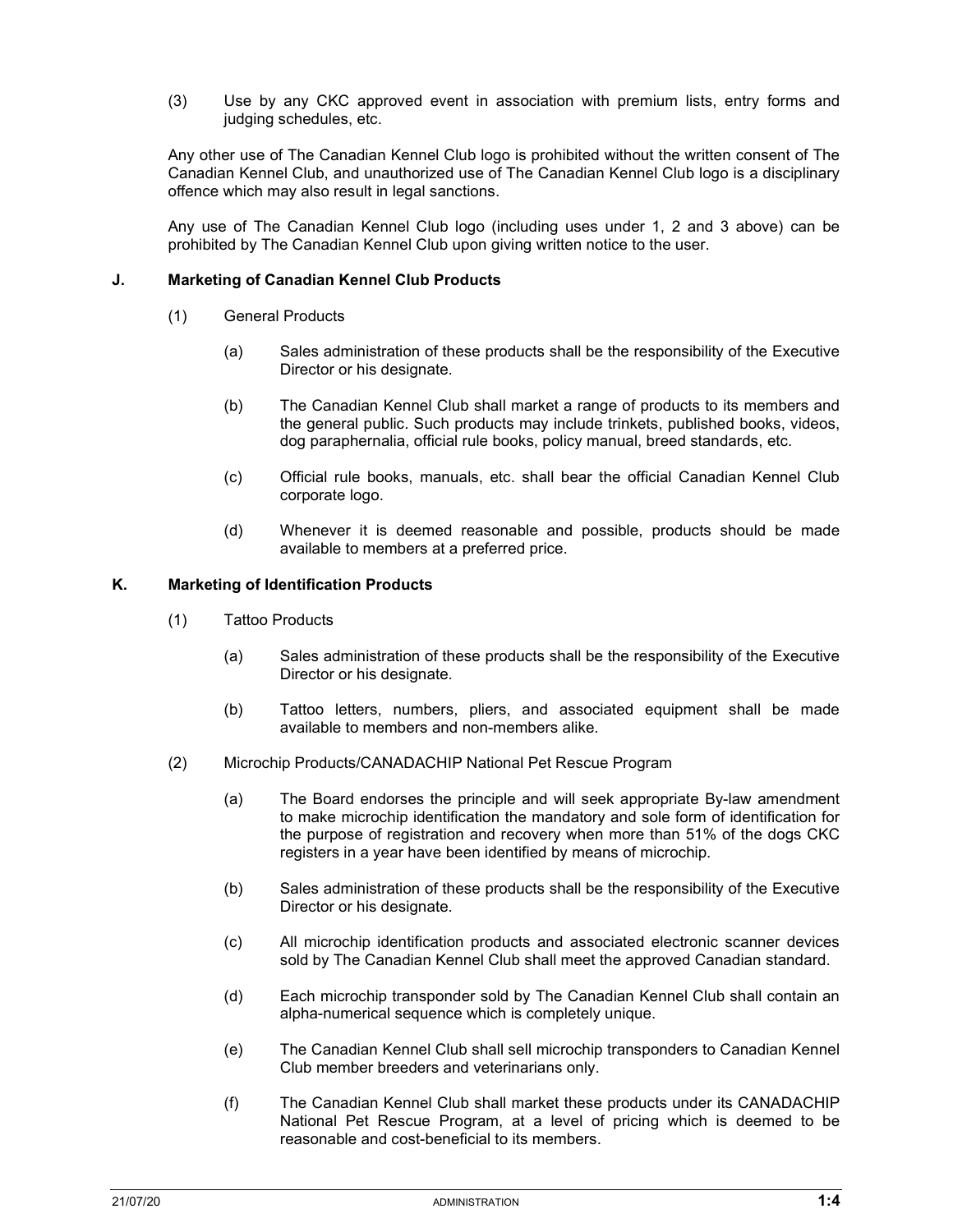- (g) Included in the purchase price of each microchip transponder shall be a lifetime recovery service for lost pets. The Canadian Kennel Club shall provide a toll-free hot line on a twenty-four (24) hour, seven (7) day per week basis to facilitate this service.
- (h) The Canadian Kennel Club shall maintain its own independent data base to record all CANADACHIP identified animals.
- (a) In accordance with the requirements of the Canadian standard, The Canadian Kennel Club shall accept and record the data relating to all companion animals which have been identified by means of a CANADACHIP transponder.
- (j) Non-member breeders and Canadian Kennel Club members who are not breeders or veterinarians, who may inquire about the purchase of microchip transponders, shall be referred to a Canadian Kennel Club member veterinarian in their area who uses CANADACHIP products. If no such Canadian Kennel Club member veterinarian is available in their area, it will be recommended that they seek out a veterinarian of their choice and ask for the CANADACHIP product, or, at the very least, they will be advised to gain assurance from the veterinarian that he or she is using a Canadian standard product.
- (k) The Canadian Kennel Club confirms its By-law requirements that microchip identification used for the purpose of registering a purebred dog, must meet the Canadian standard requirements. Any Canadian standard microchip transponder, regardless of its brand or source of purchase, will therefore be acceptable for the purpose of registering a purebred dog, as long as the alphanumeric sequence contained in the transponder does not conflict with any other transponder number which is recorded on the data base of The Canadian Kennel Club at the time the application for registration is received by The Canadian Kennel Club.
- (l) All microchip transponders sold under the CANADACHIP program shall be recorded by The Canadian Kennel Club on a Buyer File and such records shall include the names of each buyer and the corresponding numbers of all transponders sold to the respective buyers.
- (m) Under no circumstances may any purchaser re-sell CANADACHIP products to any other party at a price which is less than or in excess of the price which the original buyer paid for such products.
- (n) Any member violating any of the above requirements, may be denied any future purchases of microchip identification products from The Canadian Kennel Club and further, they may be subject to disciplinary action.

## L. Disposal Policy

- (1) Guidelines -- This policy outlines which materials are to be retained for a specified period of time, after which they may be discarded.
- (2) Office of the Executive Director
	- (a) Proposed By-Law Amendments
		- (1) Used referendum ballots, other than those retained by the Executive Director for reference, may be discarded after April 1 in the year following the conducting of the ballot.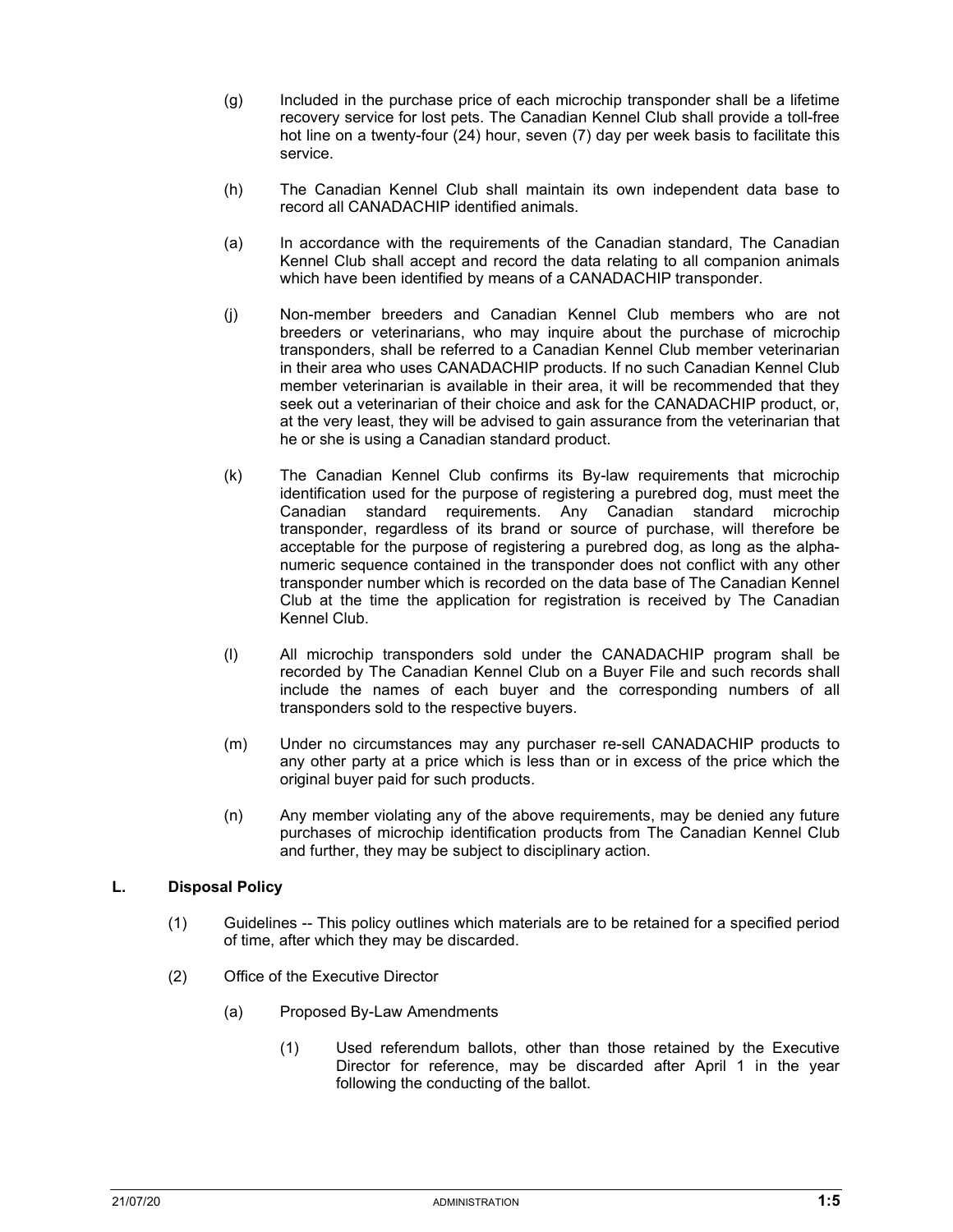- (2) The following shall be retained for seven (7) years:
	- (a) Original "Notice of Proposed Amendment" forms;
	- (b) Sample of referendum ballot;
	- (c) Report of balloting.
	- (3) The balance of the file shall be retained for two (2) years, after which time all material may be discarded.
	- (4) Ministerial approval of amendments to The By-Laws shall be permanently retained.
- (b) Correspondence
	- (1) Routine correspondence with members of the Board of Directors shall be retained for one (1) year.
	- (2) Routine correspondence shall be retained for three (3) years.
	- (3) The Executive Director is authorized to dispose of all correspondence and files over five (5) years of age except anything that may have an historical or reference value.
	- (4) Change of Address Notification -- Letters, etc., received regarding changes of address shall be retained for three (3) months.
	- (5) Requests Accompanied by Funds -- All requests for forms, rule books, etc., accompanied by funds shall be retained for three (3) months.
- (c) Election of Officers
	- (1) All material concerning the election of Officers and Directors shall be retained for one (1) year, with the exception of the Report of the Election Commission, which shall be retained for seven (7) years. Ballots shall be retained as per The By-laws, Section 12.18.
- (d) All taped material and associated notebooks and/or notes shall be properly identified with the date and type of meeting and kept for a period of seven (7) years in locked storage.
- (3) Accounting Division
	- (a) Accounting records shall be retained for seven (7) years.
- (4) Membership Services
	- (a) Registration Committee files shall be retained for five (5) years.
	- (b) Check sheets and correspondence regarding applications for registration of kennel names shall be retained for three (3) years.
	- (c) Membership applications shall be retained for three (3) years, except those referred to the Board of Directors.
- (5) Regulatory Division
	- (a) All material concerning complaints, charges and protests shall be retained for five (5) years from the time the file is closed.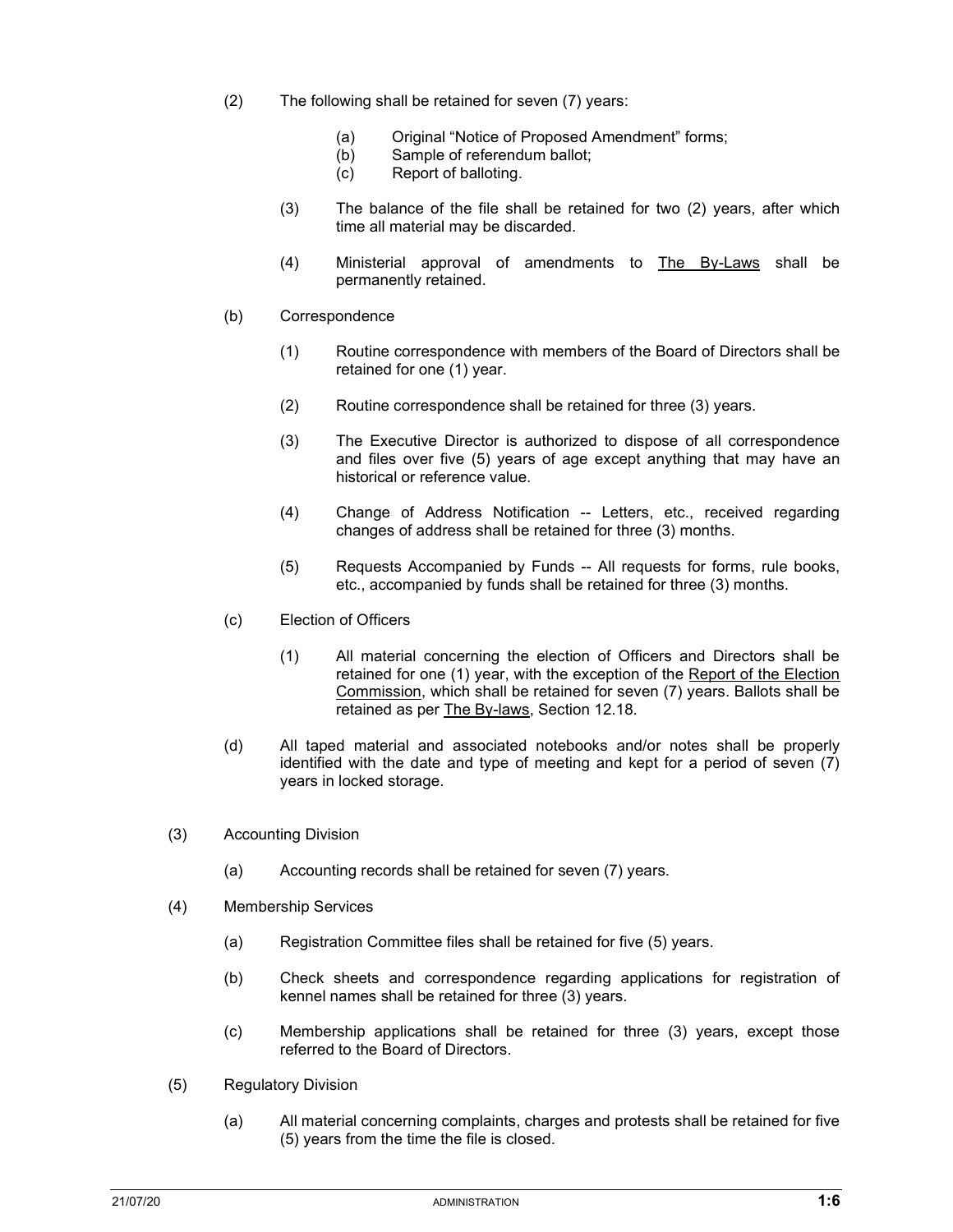- (b) A permanent record card shall be kept showing the names of the complainant and the defendant; the nature of the complaint, charge or protest; and the final disposition of the file.
- (6) Shows and Trials Division [Board Motion #26-12-16]
	- (a) Applications to establish eligibility to judge Obedience
		- (1) The Judges Book used by apprentices shall be retained for one (1) year.
		- (2) Original applications and notification of final decision to the applicant shall be permanently retained.
		- (3) The remainder of the file shall be retained for two (2) years.
	- (b) Applications to establish eligibility to judge Shows
		- (1) Files shall be retained for two (2) years.
		- (2) Original applications, reports of examining committees, and notifications to applicants of final decisions shall be permanently retained.
	- (c) Applications and correspondence with regard to applications for approval of a date, judge and/or premium list shall be retained for one (1) year in addition to the current year.
	- (d) Returns and Cancellation Notices -- All returns other than marked catalogues and entry forms shall be retained for one (1) year in addition to the current year.
	- (e) Marked Show Catalogues and Entry Forms with the exception of Canine Good Neighbour Forms shall be retained for two (2) years in addition to the current year. Statement of Event Fees Forms and Results Review Sheets shall be retained for seven (7) years.
	- (f) Canine Good Neighbour Evaluation Forms shall be retained for seven (7) full years from the date of the event.
	- (g) Title confirmation records and lists of titles granted shall be retained only until published in the Official Publication of the Club and/or posted electronically.
	- (h) Event Registration Number Applications and Performance Event Number Applications shall be retained for seven (7) years.
	- (i) Non-CKC Club Applications to hold the Canine Good Neighbour Program shall be retained for seven (7) years.
	- (j) Non-Member Participation Fee Requests shall be retained for seven (7) years.

## M. Personnel and Staffing

- (1) Salaries, Benefits and Bonuses
	- (a) The matter of Christmas bonuses and Christmas gifts is within the discretion of the Executive Director, such financial allocation to be included in the budget or approved by the Board.
	- (b) For employees taking job-related courses, tuition will be paid for by The Canadian Kennel Club upon completion of the course, and/or paid as per a sliding scale, in consideration of the tuition fee, providing that a mark of at least ten percent (10%) above passing grade has been attained and the employee remains with the Club for a minimum of twelve (12) months.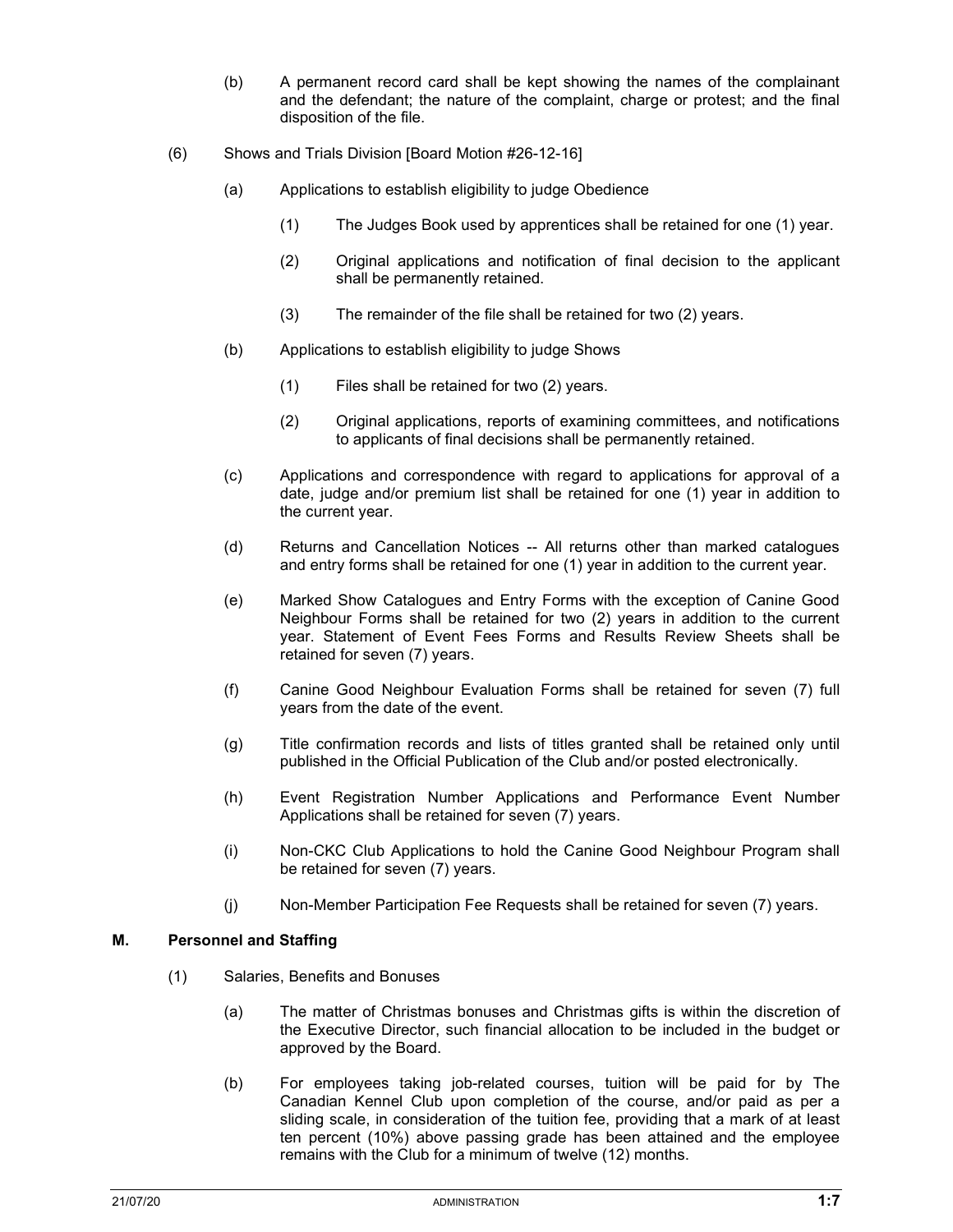- (c) The Executive Director shall be the highest paid employee of The Canadian Kennel Club.
- (2) Employee Recognition
	- (a) The Board approves the implementation of a long-term employment recognition program for staff after five (5), ten (10), fifteen (15), twenty (20), twenty-five (25), thirty (30), thirty-five (35), forty (40), and forty-five (45) years' service. [Board Motion #07-03-13]
	- (b) The names of employees who have achieved long term service will be officially announced to the Board at a Board meeting.
- (3) Communications
	- (a) The Executive Director shall initiate not less than one (1) meeting per month of senior supervisory staff.
	- (b) A quarterly progress report shall be sent to each Director via separate first-class mail in order that Directors may be kept up to date on developments within the Club. Input for this report may be provided by division managers.

#### N. Executive Director

- (1) Selection and Appointment of the Executive Director
	- (a) The Executive Director of The Canadian Kennel Club, hereinafter referred to in this section as the "Executive", shall be selected and appointed in the manner prescribed below:
		- (1) Executive Selection Committee
			- (i) The Chair shall appoint an ad hoc committee, which shall be named the Executive Selection Committee.
			- (ii) This Committee shall be comprised of a minimum of four (4) members; the Chair of the Board, two (2) Directors from the Board (appointed by the Chair); and the Chair of the Audit Committee. [Board Motion #57-03-11]
		- (2) Selection and Appointment
			- (i) With input from, and the final approval by the Board, the Committee shall review and confirm the job specifications for the position. The job specifications shall be within the general specifications as set out in The By-laws.
			- (ii) The Committee shall be responsible for seeking out qualified candidates for the position of Executive Director, interviewing the candidates and subsequently recommending the successful candidate to the Board for its consideration and approval. (A professional executive search agency, acting under the direction of the Committee, may be employed for this purpose.) Upon completion of the process, the Committee and the agency representative, if employed, shall provide the Board with a full report, outlining the search and interview process and the Committee's reasons for recommending a specific candidate to the Board.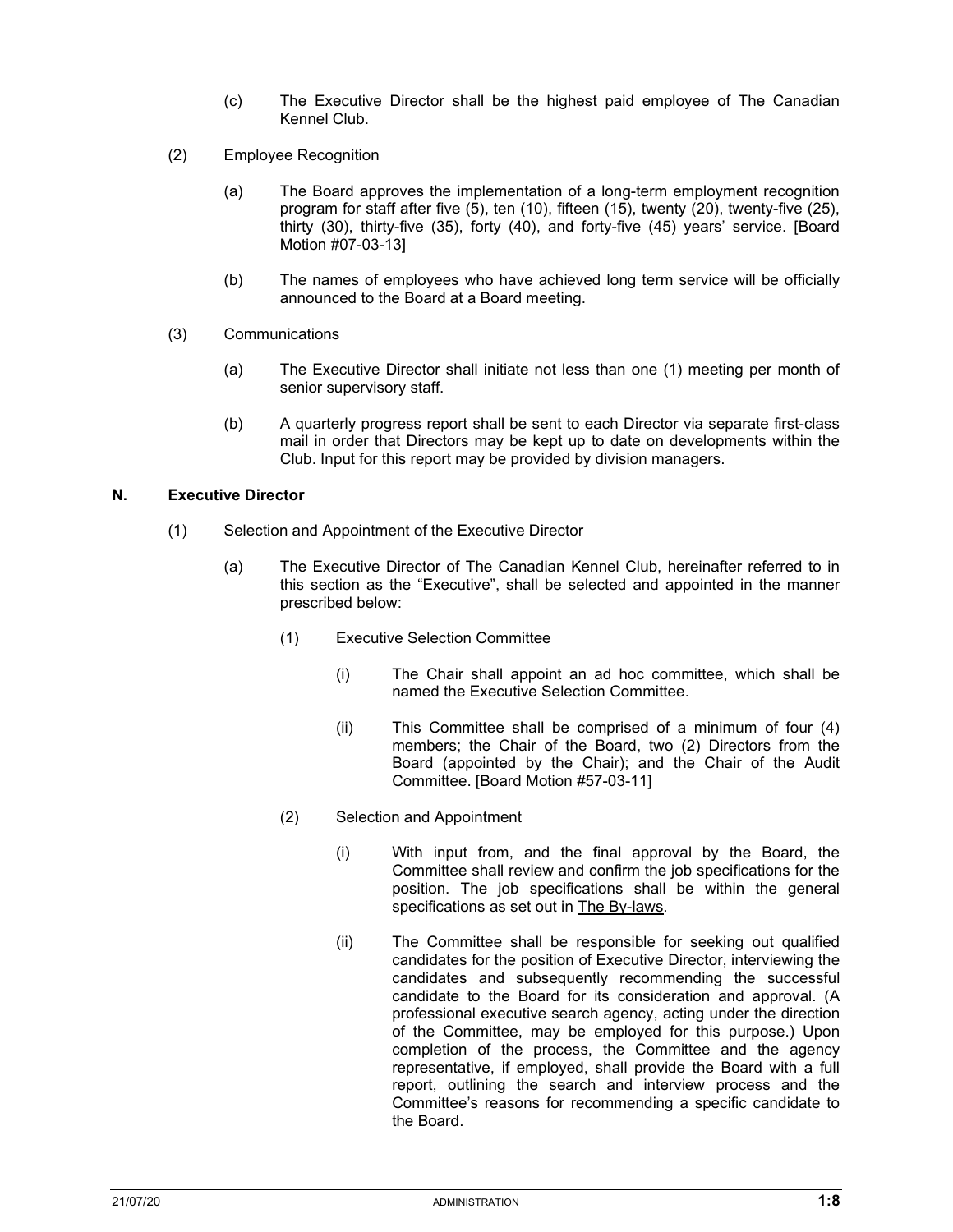- (iii) The Board, meeting in camera with the Committee, shall consider the report and upon being satisfied that the appropriate candidate has been found, the Board shall approve the appointment of the candidate and shall direct the Committee to negotiate an acceptable employment agreement with the candidate, within the parameters set by the Board and consistent with The By-laws and policies of The Canadian Kennel Club.
- (iv) The Committee shall meet with the candidate and negotiate an acceptable agreement. Such agreement shall be in writing and signed by the Chair of the Board and the candidate with both signatures being witnessed accordingly.
- (v) The terms of the employment agreement shall remain in confidence between the Executive and the members of the Committee, the Board and their respective successors, during and following their tenure in these positions.
- (2) Executive Performance Objectives
	- (a) A set of Executive performance objectives shall be developed and mutually agreed upon by the Chair of the Board, the Chair of the Audit Committee and the Executive. These performance objectives shall then be presented to the Board for its consideration and approval.
	- (b) The performance objectives shall be attached to and form part of the Executive's employment agreement as an appendix. These objectives may be reviewed and subsequently amended by mutual agreement of all parties at the time the employment agreement is being renegotiated.
	- (c) The Executive, to the best of his ability, and with the full support of the Board, shall commit himself to meeting the general parameters of the performance objectives throughout his tenure of employment with the Club.
	- (d) It shall be deemed that the Executive is meeting his obligations with respect to the stated performance objectives, unless he is advised to the contrary by formal communication from the Executive Compensation and Review Committee in accordance with the terms of the Executive's employment agreement.
	- (e) The performance of the Executive shall be formally discussed with the Executive in the final year of the employment agreement and in conjunction with the negotiations for renewal of the agreement.
- (3) Executive Performance and Compensation Review Committee
	- (a) The Executive Performance and Compensation Review Committee shall be appointed by the Chair.
	- (b) The Committee shall consist of the Chair of the Board, two Board Members and the Chair of the Audit Committee.
	- (c) The Committee shall meet formally with the Executive at least once a year and at such additional times as deemed is necessary by the Committee or as is requested by the Board.
	- (d) The Committee shall call at least one month before each meeting for input from each Board member for matters for discussion, when the Committee meets with the Executive.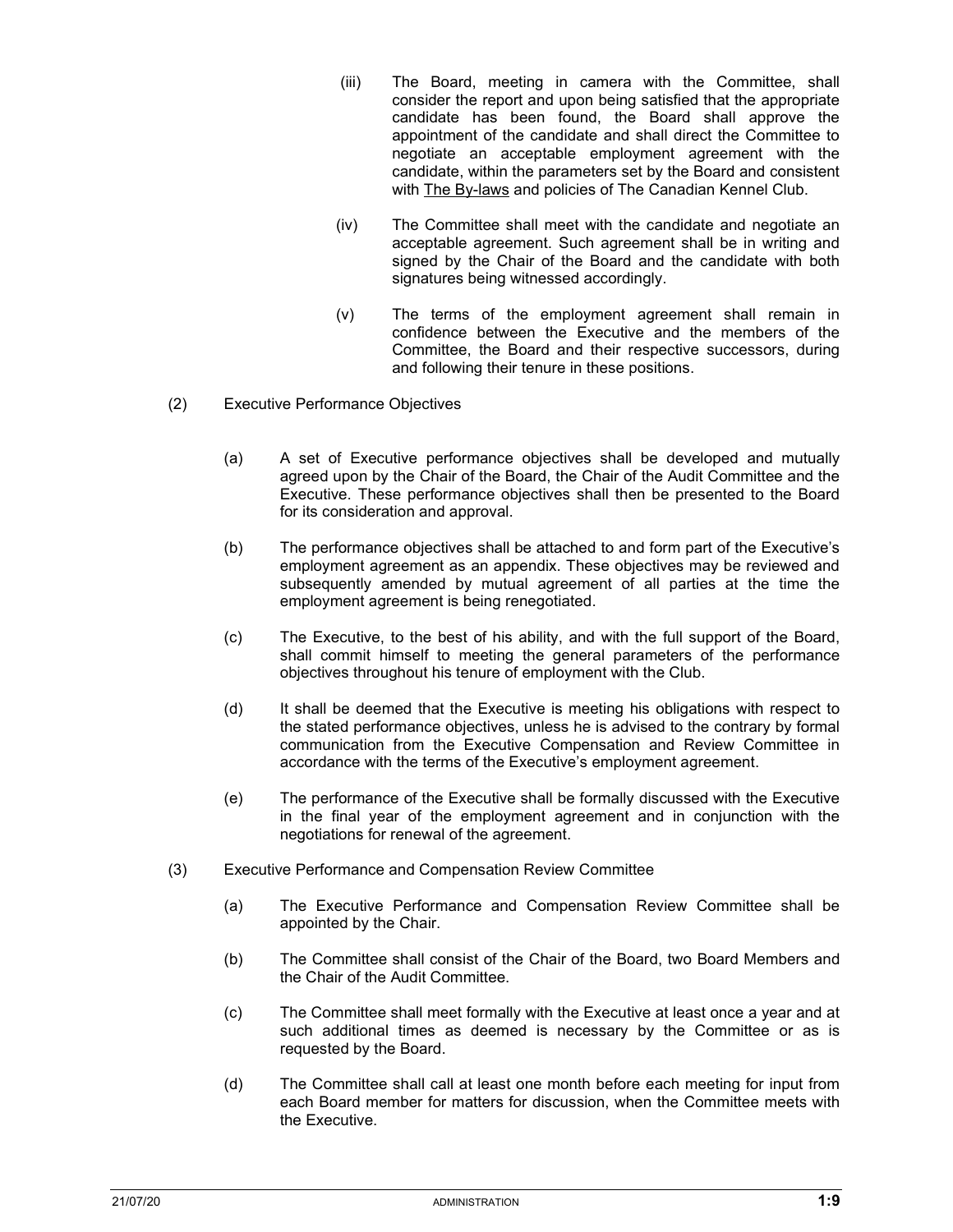- (e) The Committee shall discuss with the Executive the executive's performance and the performance of the Club as it reflects the Executive's performance and shall prepare a report of the discussions and any conclusions for the Board.
- (f) The Committee shall arrange to meet in a timely manner, when a deadline such as a contract renewal or notice date approaches so that the Committee's report will be presented in time for the Board to take action before that deadline.
- (g) After meeting with the Executive, the Committee shall report in camera to the Board.
- (h) Where the Executive is without an employment contract or preceding the termination of an existing employment contract and where either the Board or the Executive desire to make a contract the Committee, on behalf of the Board and subject to any instructions issued by the Board, shall negotiate with the Executive to seek agreement. If an agreement is reached and the terms of such agreement are approved by the Board, the Chair of the Board shall sign the agreement on behalf of the Board. Both the Chair and the Executive's signatures shall be duly witnessed.
- (i) Subject to The By-laws, the terms of the contract shall be a confidence between the Executive and the Board."

## O. Disclosure of Information

- (1) Upon request from a member of the public, The Canadian Kennel Club may disclose any information in its possession relating to the registration of litters and dogs, including particulars of the owner at birth and the transferee(s) of any dog, unless the Club believes that the disclosure of such information would be contrary to the purposes of the Animal Pedigree Act or of the Club.
- (2) Upon request from a member of the public, The Canadian Kennel Club may disclose any information in its possession relating to the disposition of any disciplinary proceedings by the Discipline Committee or the Appeal Committee, unless the Club believes that the disclosure of such information would be contrary to the purposes of the Animal Pedigree Act or of the Club.
- (3) The Canadian Kennel Club shall not disclose any information in its possession relating to any member or other individual, other than the information referred to in paragraphs 1 and 2 above, unless the Club believes that the disclosure of such information would be in accordance with and would advance the purposes of the Animal Pedigree Act or of the Club. In any case in which it is proposed to disclose such information, the Club shall first give two (2) days' notice to the person who is the subject of the information requested that a request for information has been made, and that the Club proposes to disclose such information.

## P. The Canadian Kennel Club Business Assessment Tool [Board Motion #03-09-16]

- (1) The Canadian Kennel Club Business Assessment Tool, along with The Canadian Kennel Club Business Assessment Score Tool are forms made available by the Club to improve the facilitation of new business opportunities.
- (2) Users include Head Office staff, Board members, members of committees or councils, members, external organizations or individuals.
- (3) By completing these forms users are providing an analysis of the business opportunity including information as to whether the opportunity is aligned to our core business, risk assessment, cost and benefits, and compliance related issues have been identified.